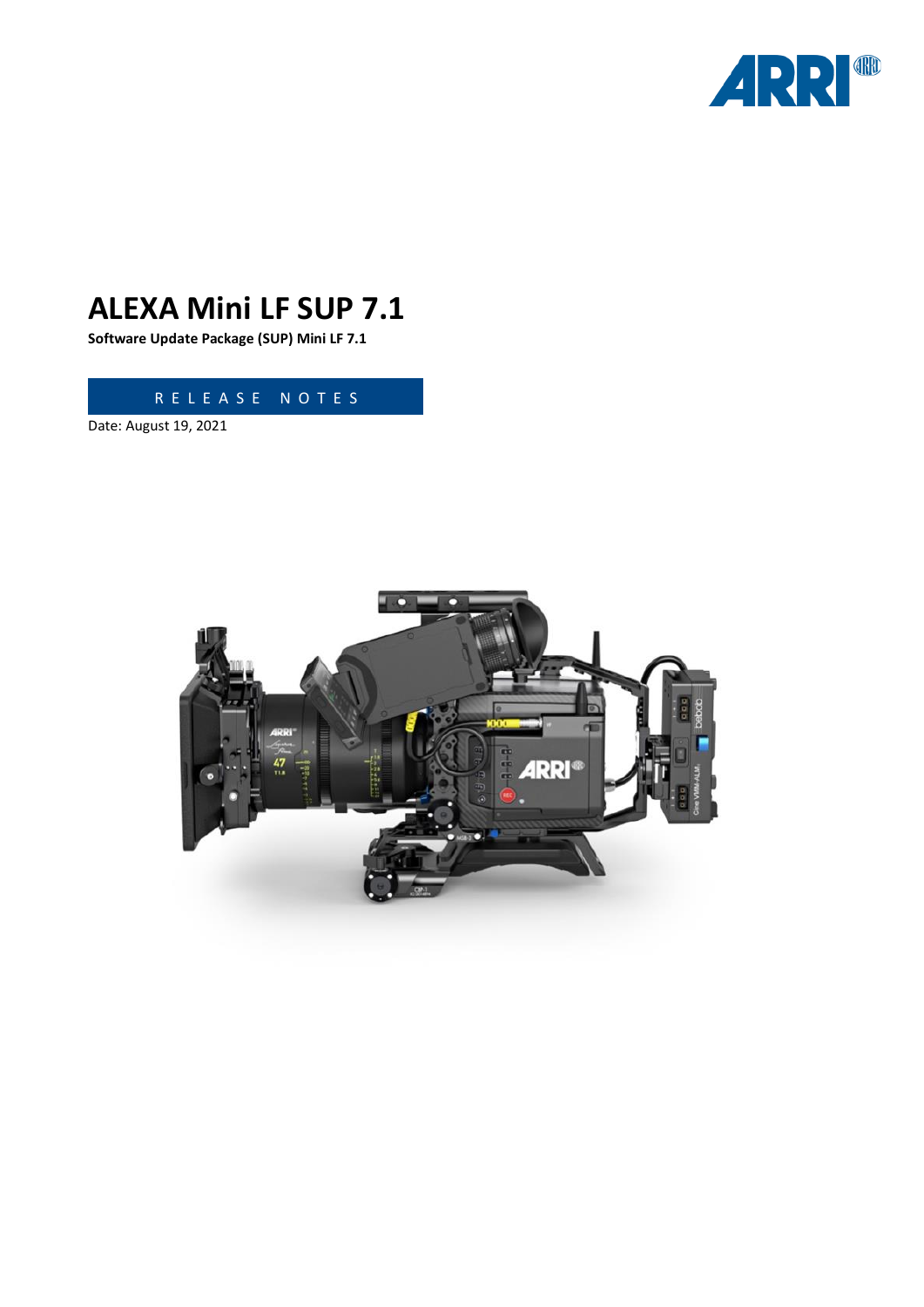### <span id="page-1-0"></span>**Important Notes**

Please read the part "F. Update Procedure" carefully and follow the steps accurately!

| <b>Table of Contents</b>                                                        |  |
|---------------------------------------------------------------------------------|--|
|                                                                                 |  |
|                                                                                 |  |
|                                                                                 |  |
|                                                                                 |  |
|                                                                                 |  |
|                                                                                 |  |
|                                                                                 |  |
|                                                                                 |  |
|                                                                                 |  |
|                                                                                 |  |
|                                                                                 |  |
|                                                                                 |  |
|                                                                                 |  |
|                                                                                 |  |
|                                                                                 |  |
|                                                                                 |  |
|                                                                                 |  |
|                                                                                 |  |
|                                                                                 |  |
|                                                                                 |  |
|                                                                                 |  |
|                                                                                 |  |
|                                                                                 |  |
|                                                                                 |  |
|                                                                                 |  |
|                                                                                 |  |
|                                                                                 |  |
|                                                                                 |  |
|                                                                                 |  |
|                                                                                 |  |
|                                                                                 |  |
|                                                                                 |  |
| Appendix A: Overview Table of Recording Formats for Mini LF, Mini & ALEXA LF 11 |  |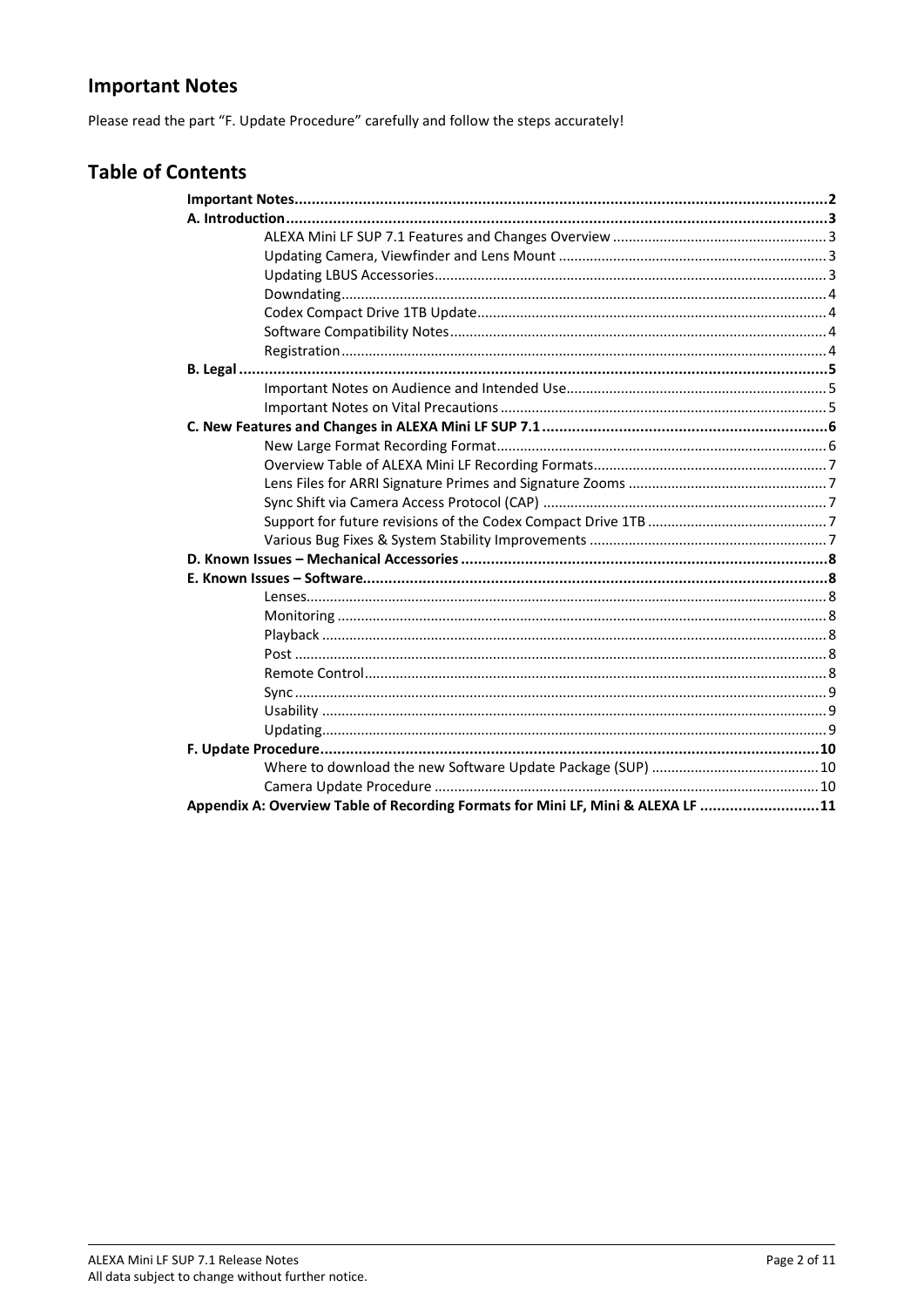### <span id="page-2-0"></span>**A. Introduction**

This document describes changes for ALEXA Mini LF cameras with the Software Update Package (SUP) Mini LF 7.1 in contrast to ALEXA Mini LF SUP 7.0.1 (ALEXA Mini LF SUP 7.0.1 has the same features as SUP 7.0 but includes an important bugfix). We recommend that you take your time to go through these release notes, the known issues section of this document and the user manual before you start using the camera.

For more information on the camera, please visit [www.arri.com/alexaminilf.](https://www.arri.com/en/camera-systems/cameras/alexa-mini-lf)

<span id="page-2-1"></span>For frequently asked questions and their answers please visit the [ALEXA Mini LF FAQs.](https://www.arri.com/en/learn-help/learn-help-camera-system/frequently-asked-questions/alexa-mini-lf-faq)

#### **ALEXA Mini LF SUP 7.1 Features and Changes Overview**

A more detailed listing can be found below in the section "C. New Features and Changes in ALEXA Mini LF SUP 7.1".

- **A new large format recording format: 2.8K LF 1:1 – 2.8K in ARRIRAW and Apple ProRes**
- **Lens Data Archive files for ARRI Signature Prime Lenses and Signature Zoom Lenses**
- **Sync Shift via Camera Access Protocol**
- **Support for future revisions of the Codex Compact Drive 1TB**
- **Various bug fixes and system stability improvements**

#### <span id="page-2-2"></span>**Updating Camera, Viewfinder and Lens Mount**

- ALEXA Mini LF SUP 7.1 can be installed on all previously shipped ALEXA Mini LF cameras. However, we recommend updating from SUP 7.0.1 to SUP 7.1 (note: this can take up to 20 Minutes). If your camera is not running Mini LF SUP 7.0.1, please update it to 7.0.1 before updating to SUP 7.1. ALEXA Mini LF SUP 7.0.1 is still available on the ARRI website.
- We do not recommend updating in the middle of a production.
- When connected to the camera, the MVF-2 viewfinder and lens mount will also be updated automatically.
- In case of using an MVF-2 or lens mount with older software with a camera with newer software, please make sure to make a component update of the MVF-2 or lens mount. The version numbers in brackets should be equal (MENU > System > Update).



- Please note that the viewfinder might switch off during the update process and does not give visual feedback of the update all the time. The SDI outputs, however, will stay active, which they did not in previous SUPs.
- Make sure not to power off the camera during an SUP update. Make sure not to unplug the viewfinder during an SUP update. Detailed instructions for the update process can be found at the end of this document.
- Always use a 'private' or 'incognito' browser window when using the Webremote to operate the camera and to perform a SUP update. This prevents possible erroneous behavior.

#### <span id="page-2-3"></span>**Updating LBUS Accessories**

- The camera SUP does not contain any LBUS accessory software. LBUS accessories (like cforce mini motors, cforce Plus motors, ARRI master Grips, ARRI Operator Control OCU-1 or ARRI LCUBE) connected to the camera during a camera SUP update will therefore not be updated.
- To update LBUS accessories, download the LBUS device update file from the ARRI website, copy it onto a USB stick in the folder ARRI/ECS/, place the USB stick into the camera, connect the LBUS device to LBUS connector on the camera and then initiate the update from MENU > System > Update > Update LBUS Devices.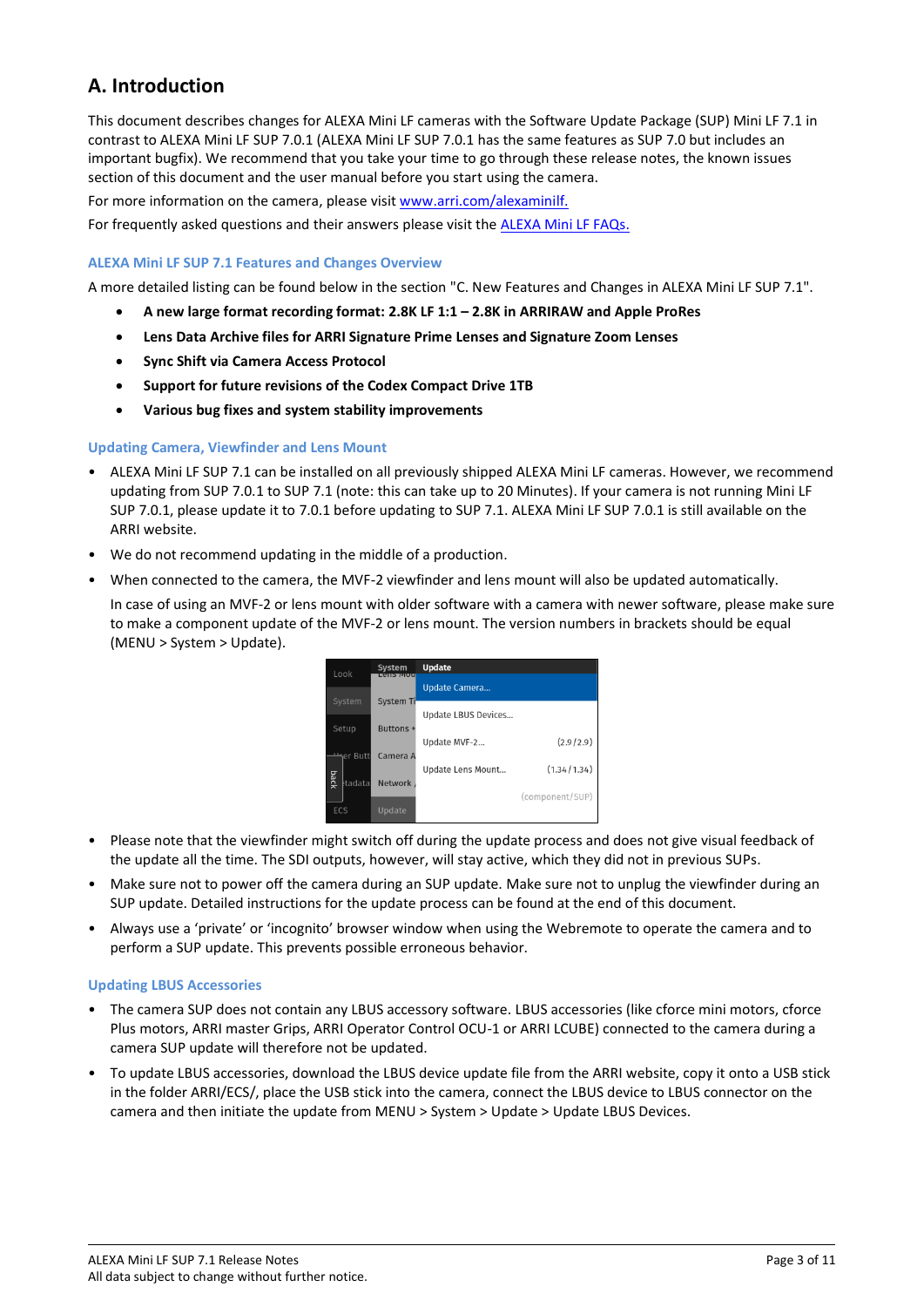#### <span id="page-3-0"></span>**Downdating**

It is possible to downdate from this ALEXA Mini LF SUP 7.1 version to previous SUP versions. For a downdate to a previous SUP version, both the license file of the installed and of the previous version (always included in the SUP zip file and named: 'mini\_lf\_fw\_update\_aes\_X.X.X.lic') need to be available on the USB memory stick under /ARRI/A-MINI-LF/LICENSES. ALEXA Mini LF SUP 7.0 and 7.0.1 are available for download on the ARRI website.

#### <span id="page-3-1"></span>**Codex Compact Drive 1TB Update**

A firmware patch is available to address a firmware error with Codex Compact Drives with the serial number range from 10020001 to 10022568. Drives outside this serial number range already run the latest firmware and require no update. On rare occasions, this firmware error could cause a Compact Drive to take a long time to load in the camera, Dock or Reader, not load at all or result in the camera status "INVALID". For all ALEXA Mini LF owners we recommend updating their Compact Drives to this new firmware. To have the update installed free of charge, affected drives can be sent to any [Codex](mailto:support@codex.online) or [ARRI Service station.](https://www.arri.com/en/technical-service/technical-support/service-locations)

Please note that Mini LF SUP 7.1 will not update Compact Drives. ALEXA Mini LF cameras running SUP 7.1 are compatible with Compact Drives with and without the update. More information can be found on the ARRI Website [here.](https://www.arri.com/resource/blob/209998/eb48d56f7d4b1c49a3ae569b8134f024/nl-codex-compact-drive-data.pdf)

#### <span id="page-3-2"></span>**Software Compatibility Notes**

To properly process files recorded with ALEXA Mini LF cameras with SUP 7.1 or later installed, please update the ARRIRAW Converter (ARC) and the ARRI Meta Extract (AME) to the latest release version. The latest release version of the ARC is 4.4, the latest release version of the AME is 4.4.

Please note, that macOS X version 10.14.4 or later is required to successfully transfer data from a Codex Compact Drive with the Codex USB-C Compact Drive Reader, or the SXR Capture Drive Dock with the Compact Drive Adapter. Using older versions of macOS will result in a copy error for files larger than 9.66 GB.

Please note that macOS X version 10.15 with the Apple MXF plug-in installed (part of "Pro Video Formats 2.1") is required to play back downloaded MXF/Apple ProRes footage in Apple QuickTime Player.

A document providing an overview of postproduction tools that support files recorded with ALEXA Mini LF cameras ("ALEXA Mini LF Supporting Tools & Software Overview.pdf") can be found in the download section of the ALEXA Mini LF webpage.

Please make sure to use the latest version of any third-party tool for your workflow.

Sample footage shot with the ALEXA Mini LF camera can be downloaded [here.](https://www.arri.com/en/learn-help/learn-help-camera-system/camera-sample-footage)

#### <span id="page-3-3"></span>**Registration**

If you have not done so already, please make sure you register your camera using our online customer registration. Your registration ensures that you receive information about future software updates as soon as they are available. If you register your new camera within 1 month of purchase, you will get a 12-month extended warranty for free. You can find the registratio[n here.](https://alshop.arri.de/register)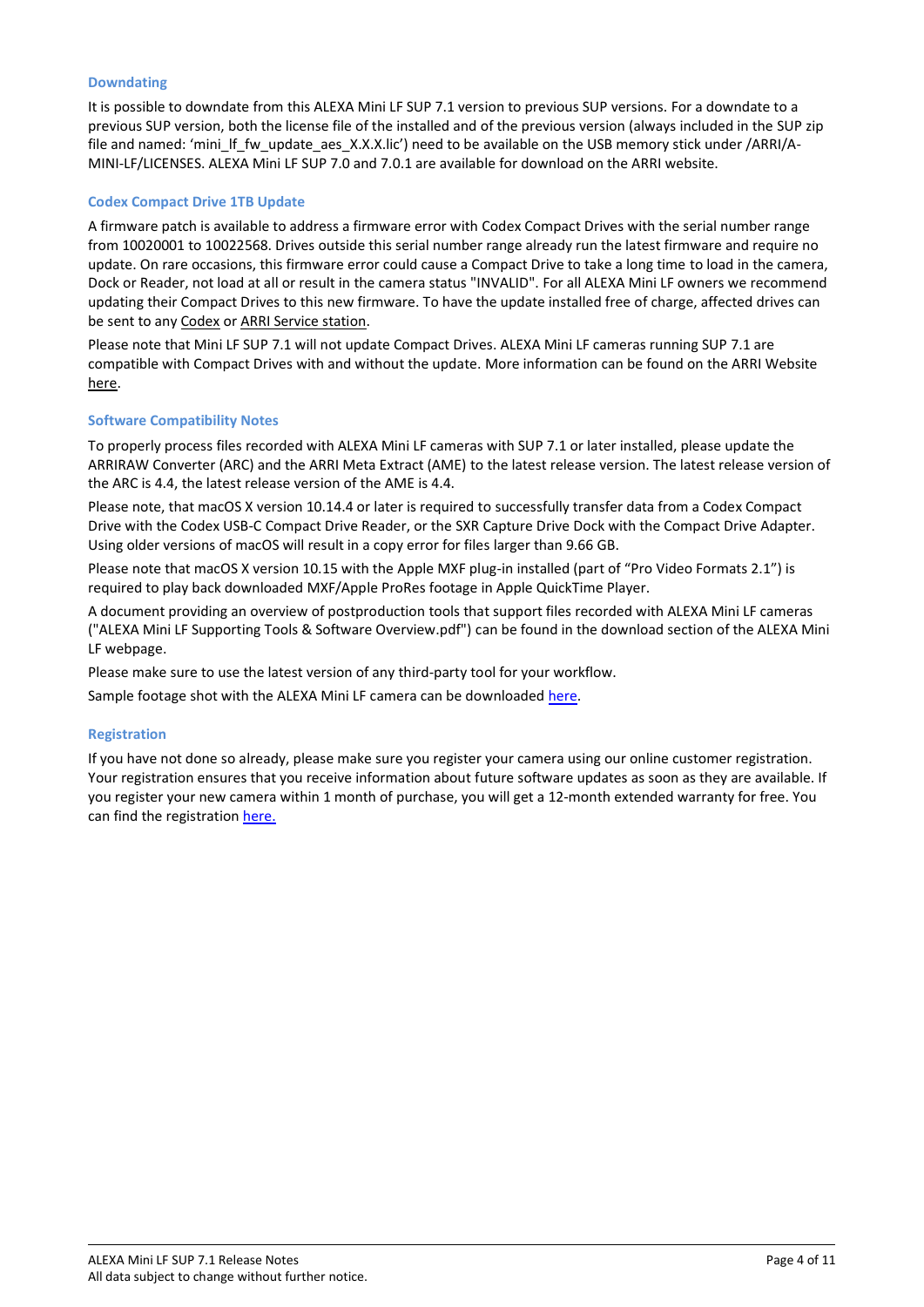### <span id="page-4-0"></span>**B. Legal**

#### <span id="page-4-1"></span>**Important Notes on Audience and Intended Use**

The product is solely and exclusively available for commercial customers and shall be used by skilled personnel only. Every user should be trained according to ARRI guidelines. Use the product only for the purpose described in this document. Always follow the valid instructions and system requirements for all equipment involved.

#### <span id="page-4-2"></span>**Important Notes on Vital Precautions**

High voltage! Risk of electric shock and fire! Short-circuits may entail lethal damage! Before use, read and follow all valid instructions. Use solely and exclusively as described in the instructions. Never open. Never insert objects. For operation, always use a power source as indicated in the instructions. Always unplug the power cable by gripping the power plug, not the cable. Never try to repair. All repair work should be done by a qualified ARRI Service Center. Never remove or deactivate any safety equipment (incl. warning stickers or paint-marked screws). Always protect from moisture, cold, heat, dirt, vibration, shock, or aggressive substances. Never cover any fan openings. Heavy weight! Risk of injury and damage! If placed on an unstable surface, the camera can fall and cause serious harm! Always place the camera on proper support devices. Safely attach it as described in the instructions.

For further important safety information, please refer to the user manual.

ARRI is continuously improving the camera hardware status over the lifetime of the product. This Software Update Package was tested thoroughly on the latest hardware version and in addition exploratively on previous hardware versions through an open beta test. If you experience issues other than listed in the Known Issues section of these Release Notes, please contact ARRI Service.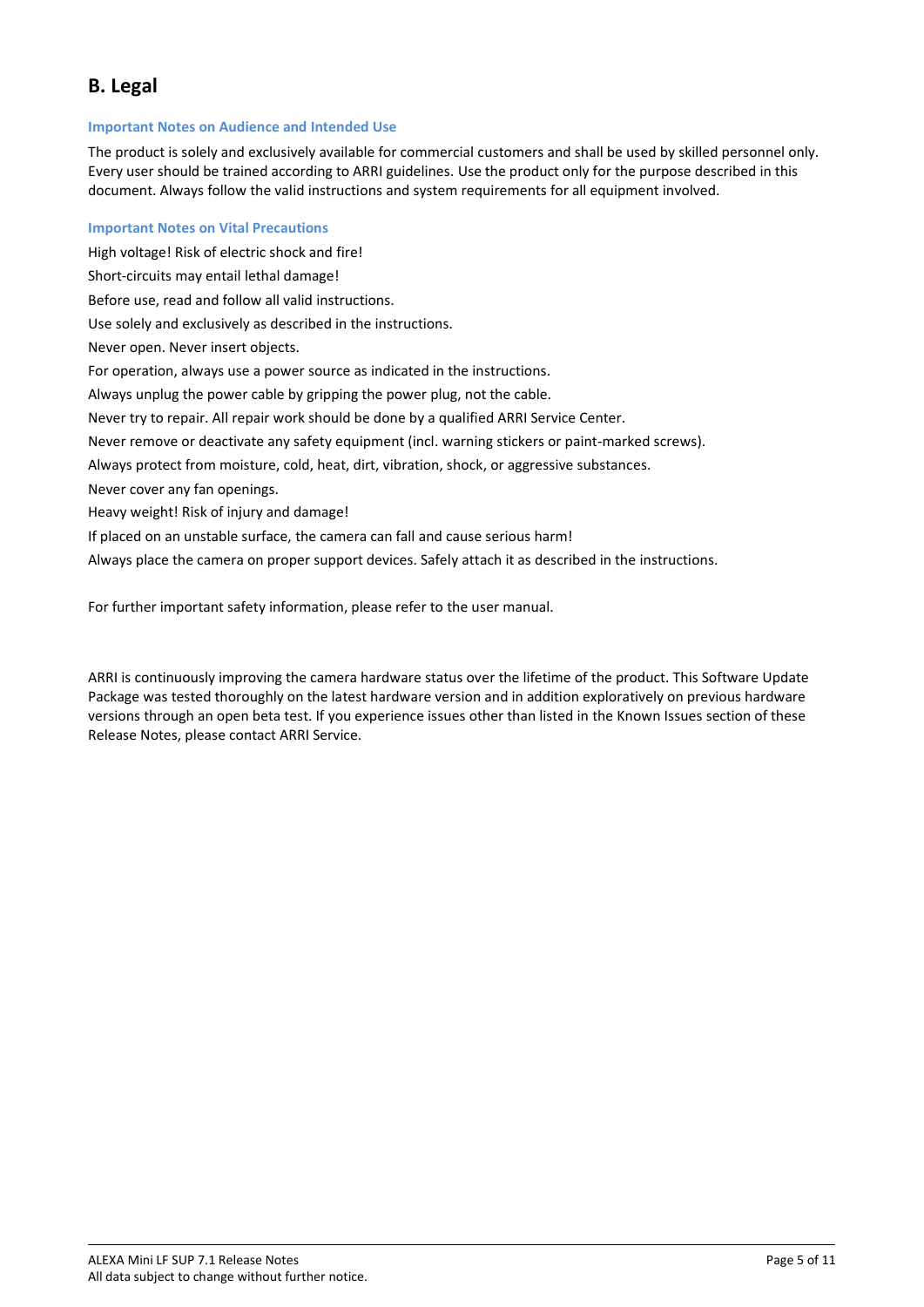### <span id="page-5-0"></span>**C. New Features and Changes in ALEXA Mini LF SUP 7.1**

#### <span id="page-5-1"></span>**New Large Format Recording Format**

ALEXA Mini LF SUP 7.1 includes the new 2.8K LF 1:1 – 2.8K recording format in either ARRIRAW or Apple ProRes. This format is designed for shooting with anamorphic S35 or large format 2x lenses for a target deliverable of 2:1. By using a sensor area of 2880 x 2880 photosites, a pixel count equivalent to 4K UHD is achieved, which makes this format usable for productions that require a 4K UHD resolution. This recording format is named 'LF' as its height (2880 photosites) exceeds the height of an ALEXA S35 sensor (2202 photosites). However, it is covered by many S35 anamorphic lenses like, for example, the ARRI Master Anamorphic lenses. In the white pape[r ALEXA LF & Anamorphic](https://www.arri.com/resource/blob/41434/9093dd51fa56328b70f56a718bac0e22/2018-10-26-alexa-lf-and-anamorphic-lenses-pdf-data.pdf)  [lenses](https://www.arri.com/resource/blob/41434/9093dd51fa56328b70f56a718bac0e22/2018-10-26-alexa-lf-and-anamorphic-lenses-pdf-data.pdf) you will find more detailed information about this topic. We are currently updating this white paper to also include the new ALEXA Mini LF new recording formats.

#### **1. MXF/ARRIRAW 2.8K LF 1:1 – 2.8K**

Maximum frame rate: 60 fps. Sensor area: 2880 x 2880, recorded file resolution: 2880 x 2880



Please note that UHD monitoring and surround view are not available in this recording format.

#### **2. MXF/Apple ProRes 2.8K LF 1:1 – 2.8K**

Maximum frame rate: 60 fps. Sensor photo-sites used: 2880 x 2880, recorded file resolution: 3072 x 2880. Note: The recorded ProRes clip has black borders (3072 x 2880 pixels) around the image content (2880 x 2880) which are stated in the clip metadata and therefore cropped in most post-production tools.



Please note that UHD monitoring and surround view are not available in this recording format.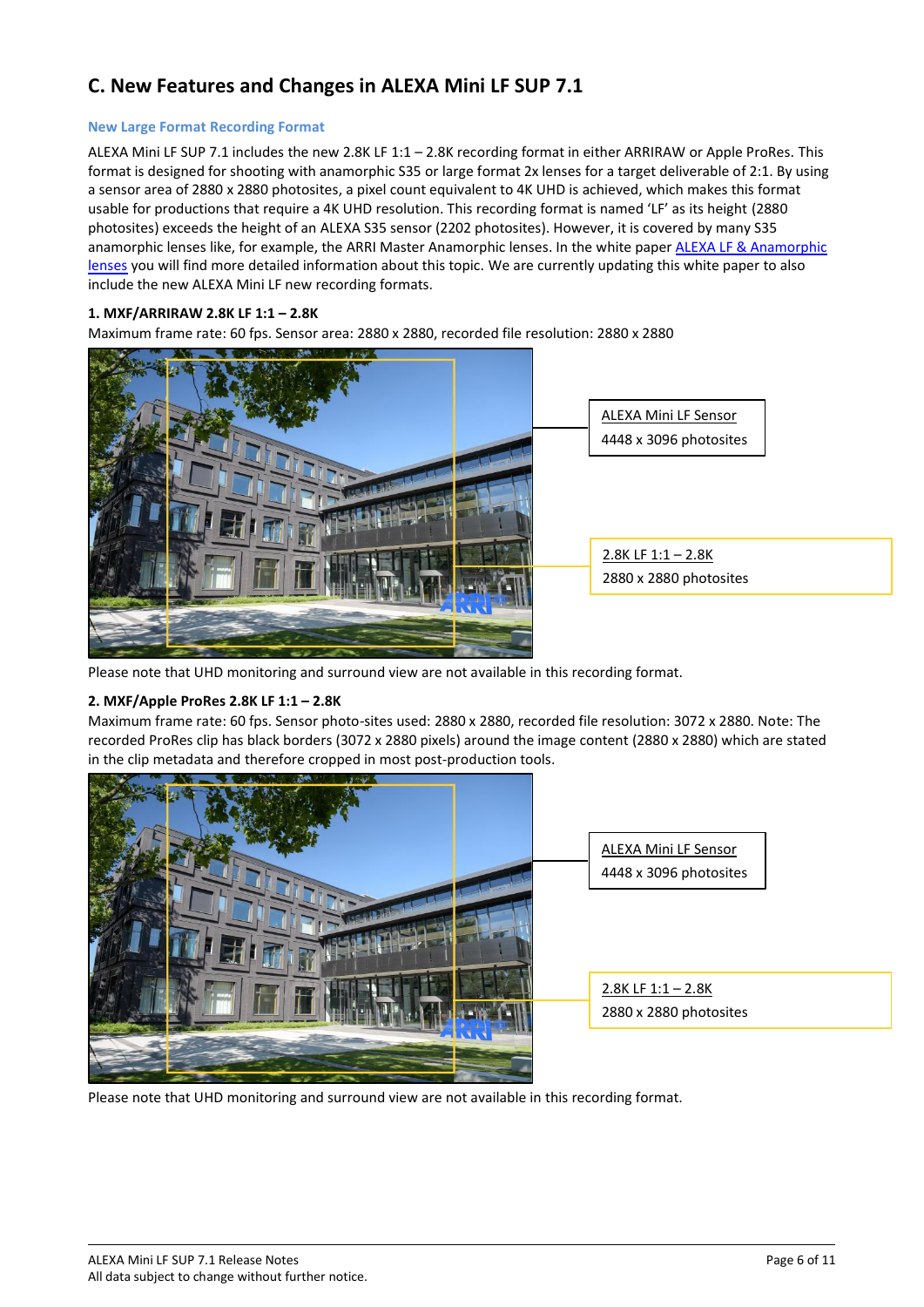#### <span id="page-6-0"></span>**Overview Table of ALEXA Mini LF Recording Formats**

Please also see the Appendix "Overview Table of Recording Formats for ALEXA Mini LF, ALEXA Mini & ALEXA LF". Please also see th[e Formats & Data Rate Calculator](https://www.arri.com/en/learn-help/learn-help-camera-system/tools/formats-and-data-rate-calculator) on our website for more information.

Recording formats are sorted here as well as in the camera menus by "LF" or "S35" first and then sorted descending starting with the format with the highest horizontal resolution of sensor photosites.

|                |                              |             | <b>ALEXA Mini LF</b><br>Mini LF SUP 7.1 |      |                             |      |                          |                      |              |
|----------------|------------------------------|-------------|-----------------------------------------|------|-----------------------------|------|--------------------------|----------------------|--------------|
| Codec          | Recording<br>Format          | Max.<br>fps | Compact<br>Drive 1TB<br>(h:m)           |      | Sensor<br><b>Photosites</b> |      | Recorded<br>Image Pixels | Active<br>Image Area | Sensor       |
|                |                              | (1)         | @ 24 fps<br>(2)                         | h    | $\mathsf{V}$                | h.   | $\mathsf{V}$             | h.                   | $\mathsf{V}$ |
|                | 4.5K LF 3:2 Open Gate - 4.5K | 40          | 0:32                                    | 4448 | 3096                        | 4448 |                          | 3096 36.70 25.54     |              |
| <b>ARRIRAW</b> | 4.5K LF 2.39:1 - 4.5K        | 60          | 0:54                                    | 4448 | 1856                        | 4448 |                          | 1856 36.70 15.31     |              |
| (3)            | 3.8K LF 16:9 - UHD           | 60          | 0:54                                    | 3840 | 2160                        | 3840 | 2160                     | 31.68 17.82          |              |
|                | 2.8K LF 1:1 - 2.8K           | 60          | 0:54                                    | 2880 | 2880                        | 2880 | 2880                     | 23.76 23.76          |              |
|                | 3.4K S35 3:2 - 3.4K          | 60          | 0:59                                    | 3424 | 2202                        | 3424 |                          | 2202 28.25           | 18.17        |
|                | 4.5K LF 3:2 Open Gate - 4.5K | 40          | 1:13                                    | 4448 | 3096                        | 4480 | 3096                     | 36.70 25.54          |              |
|                | 4.5K LF 2.39:1 - 4.5K        | 60          | 2:01                                    | 4448 | 1856                        | 4480 | 1856                     | 36.70 15.31          |              |
|                | 4.3K LF 16:9 - UHD           | 48          | 2:01                                    | 4320 | 2430                        | 3840 | 2160                     | 35.64 20.05          |              |
|                | 4.3K LF 16:9 - HD            | 75          | 7:57                                    | 4320 | 2430                        | 1920 | 1080                     |                      | 35.64 20.05  |
| Apple          | 3.8K LF 16:9 - UHD           | 60          | 2:01                                    | 3840 | 2160                        | 3840 | 2160                     | 31.68 17.82          |              |
| ProRes (4)     | 3.8K LF 16:9 - 2K            | 90          | 7:00                                    | 3840 | 2160                        | 2048 |                          | 1152 31.68 17.82     |              |
|                | 3.8K LF 16:9 - HD            | 90          | 7:57                                    | 3840 | 2160                        | 1920 | 1080                     |                      | 31.68 17.82  |
|                | 2.8K LF 1:1 - 2.8K           | 60          | 1:53                                    | 2880 | 2880                        | 3072 | 2880                     | 23.76 23.76          |              |
|                | 3.2K S35 16:9 - 3.2K         | 75          | 2:35                                    | 3200 | 1800                        | 3200 | 1800                     | 26.40 14.85          |              |
|                | 2.8K S35 4:3 - 2.8K          | 75          | 2:24                                    | 2880 | 2160                        | 3072 |                          | 2160 23.76           | 17.82        |
|                | 2.8K S35 16:9 - HD           | 100         | 7:57                                    | 2880 | 1620                        | 1920 |                          | 1080 23.76 13.37     |              |

 $(1)$  = All Apple ProRes flavors have the same maximum frame rate on ALEXA Mini LF

(2) = Record Duration for Apple ProRes stated for Apple ProRes 4444

(3) = The file format for ARRIRAW is .mxf

 $(4)$  = The file format for Apple ProRes is .mxf

 $y$ ellow background = new format in Mini LF SUP 7.1

#### <span id="page-6-1"></span>**Lens Files for ARRI Signature Primes and Signature Zooms**

The following lens files were added in ALEXA Mini LF SUP 7.1:

- ARRI Signature Prime 12 mm
- ARRI Signature Prime 280 mm
- ARRI Signature Zoom 45 135 mm
- ARRI Signature Zoom 65 300

Although these lenses have LDS-2 built-in and do not necessarily require lens files to be present in the camera, the files are included in case of malfunction of the lens or lens mount.

### <span id="page-6-2"></span>**Sync Shift via Camera Access Protocol (CAP)**

The Sync Shift option can now also be used through the Camera Access Protocol. The Sync Shift option applies an offset to the genlock signal at the input. Minimum step size is 52 ns, maximum possible correction is up to +/- 20 ms (= 384000 steps), depending on the sensor frame rate.

#### <span id="page-6-3"></span>**Support for future revisions of the Codex Compact Drive 1TB**

This SUP allows using future revisions of the Codex Compact Drive 1TB.

#### <span id="page-6-4"></span>**Various Bug Fixes & System Stability Improvements**

This SUP includes various bug fixes and other improvements to the overall system stability.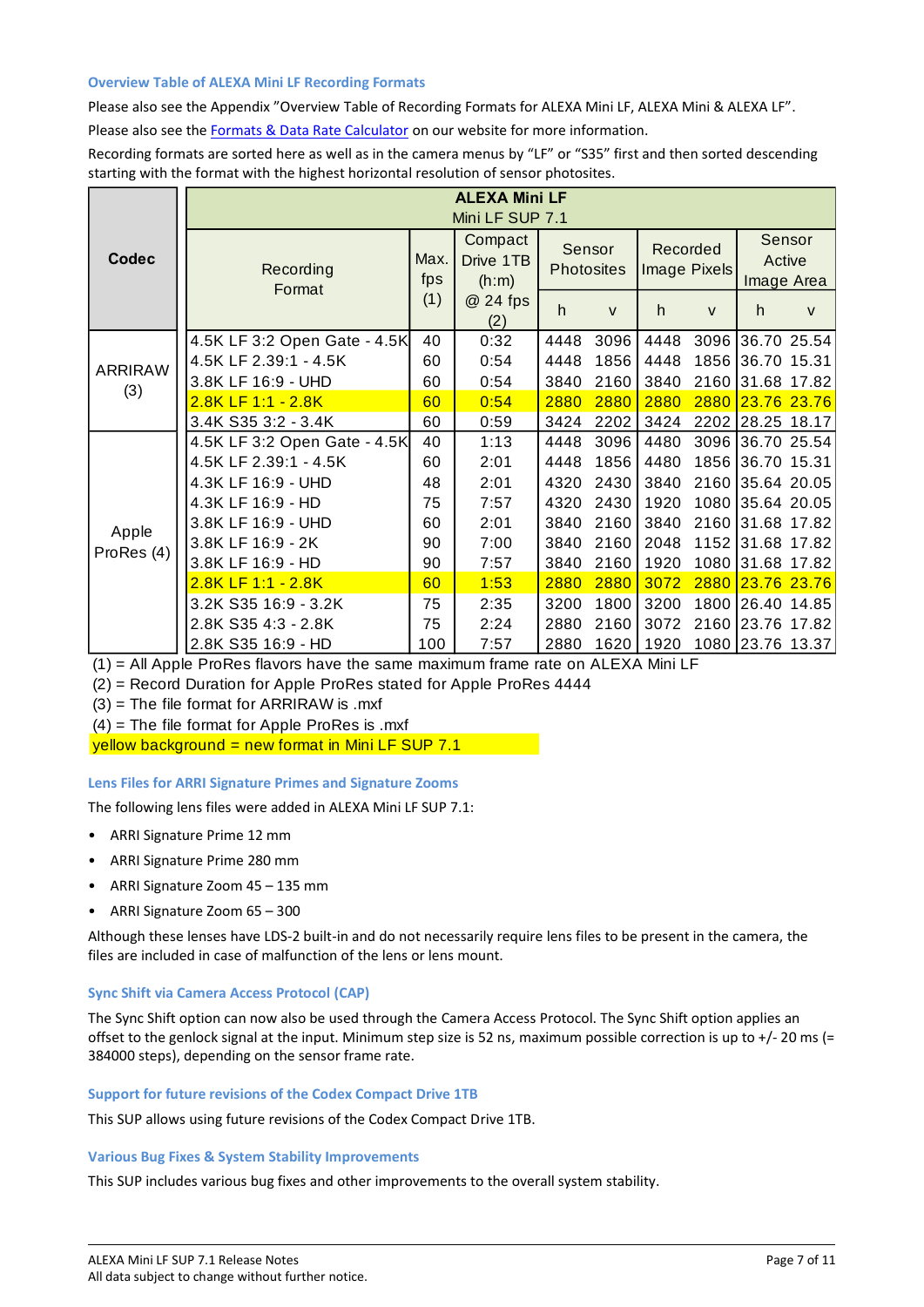### <span id="page-7-0"></span>**D. Known Issues – Mechanical Accessories**

#### **RAB-1 Clamp 2 may experience poor clamping performance**

Some early RAB-1 Clamp 2 units (K2.0023406) ran into assembly issues leading to poor clamping performance or the inability to release adequately. If a RAB-1 Clamp 2 is found to slip on the Rear Accessory Bracket RAB-1 (K2.0013937) or not to release correctly, please contact ARRI Service to get the part repaired or exchanged.

#### **Compact Bridge Plate CBP-1 and CBP-2 lever malfunction**

To release the Compact Bridge Plate CBP-1 or CBP-2 from a balance plate, the safety catch on the main locking lever of the CBP must be released for the main locking lever to be moved from the BALANCE to the RELEASE position. Some early CBP-1 and CBP-2 units could have the main locking lever moved directly from the LOCK position to the RELEASE position. In that case, please contact ARRI Service to get the part repaired or exchanged.

### <span id="page-7-1"></span>**E. Known Issues – Software**

#### <span id="page-7-2"></span>**Lenses**

#### **ALURA 1.4x and 2.0x Extender are not recognized**

ALURA 1.4x and 2.0x Extender are not recognized by the camera and therefore the lens information shown in the menu, the SDI overlays and the WCU-4 show the information of the lens without considering the use of the extenders.

#### <span id="page-7-3"></span>**Monitoring**

#### **MVF-2 can show subtle flickering in upper part**

Sometimes a subtle flickering can be observed in the upper part of the image of the MVF-2 viewfinder (through the eyepiece, not the flip-out monitor).

#### **Brightness flicker when EVF Zoom is activated or EVF Surround view is off**

Brightness flicker in the upper part of the OLED display can be noticed.

#### **MVF-2 flip-out monitor shows vertical stripe**

Sometimes the MVF-2 flip-out monitor shows a vertical stripe on the left side of the image which is part of the image from the right. This can be fixed by unplugging and re-plugging the VF cable.

#### **No Surround View for 2.8K S35 4:3 – 2.8K**

Due to technical limitations, surround view for 2.8K S35 4:3 – 2.8K had to be deactivated in ALEXA Mini LF SUP 7.1.

#### **Magnification Limits**

Depending on the recording format, the MAGNIFICATION feature can sometimes reach maximum magnification before the top value of 200% is reached. In this case, higher value numbers will be shown in the menu, but actual image magnification will not increase further.

#### <span id="page-7-4"></span>**Playback**

#### **Small playback image**

When using MAGNIFICATION the playback image may show less than monitored during recording and standby.

#### <span id="page-7-5"></span>**Post**

### **No Mirror image function for MXF/Apple ProRes in DaVinci Resolve**

The vertical "Mirror image" function does not work for MXF/Apple ProRes in DaVinci Resolve. However, it will work with ARRIRAW.

#### <span id="page-7-6"></span>**Remote Control**

#### **WiFi still on when camera is in host mode and WiFi is turned off**

When the camera is in WiFi host mode (MENU > System > Network/WiFi > WiFi Mode > Host), a client is connected and WiFi Power is turned off, WiFi Power stays on.

#### **Webremote reconnect takes long after switching WiFi power OFF and back ON.**

Sometimes the reconnect of the Webremote takes unexpectedly long after switching WiFi power OFF and back ON.

#### **Webremote function not working properly after SUP update**

After updating the camera, the web remote function may not work properly unless the browser cache of your web browser has been cleared.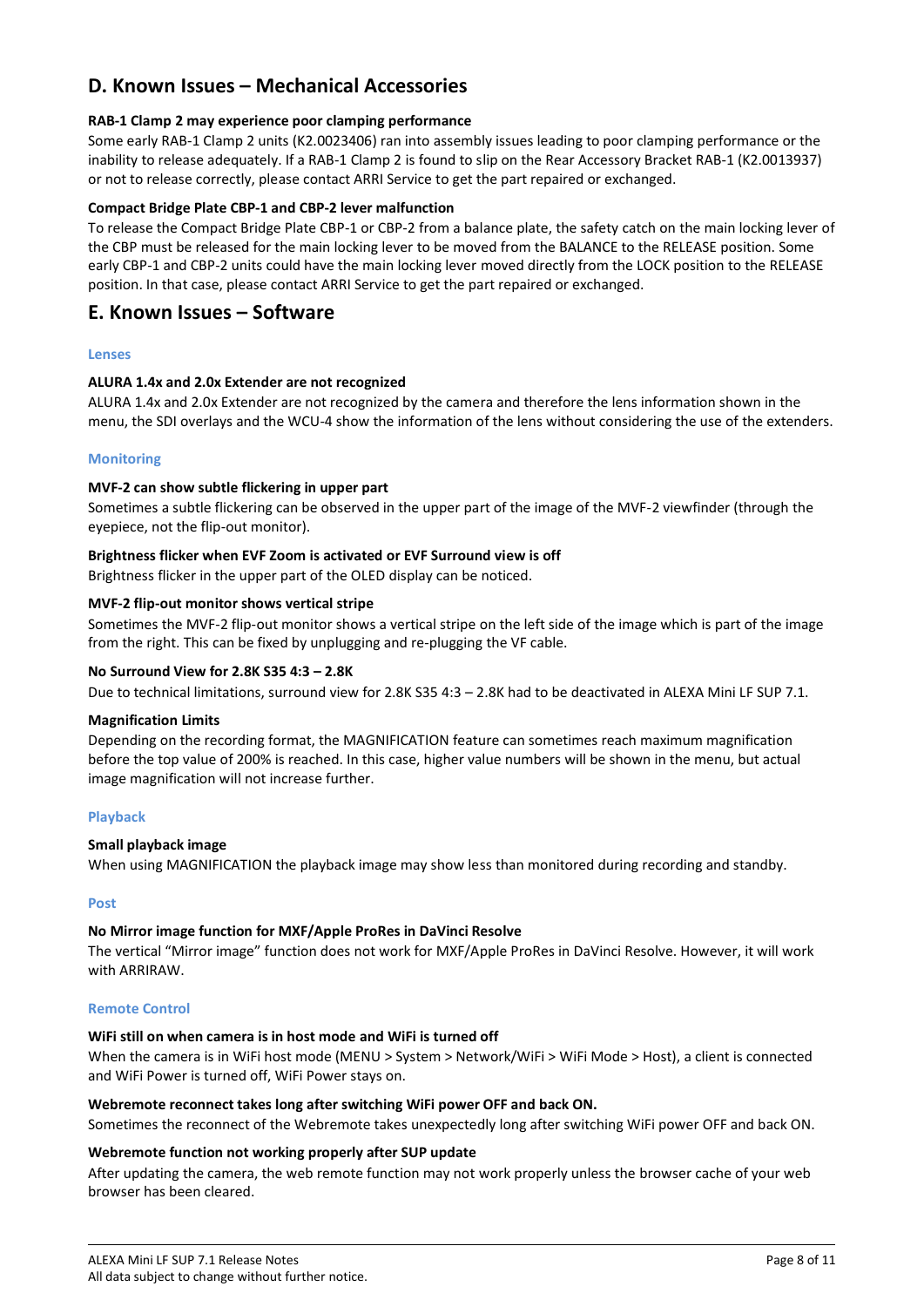#### **SmallHD Cine 7 partial functionality**

When remote controlling the camera with a SmallHD Cine 7, not all features will work as expected.

When connecting to a WiFi network in client mode, you may have to enter the correct password twice.

#### **WiFi does not work as expected in WPA encrypted networks**

Only networks indicating WPA/WPA2 encryption will perform as expected. WPA only encrypted networks are not supported.

#### <span id="page-8-0"></span>**Sync**

#### **SDI out of sync**

If two cameras are being synchronized by syncing one of them to timecode, the recorded images will be in sync, but the SDI outputs will be slightly out of sync.

#### **Warning message unavailable**

A camera in setting Slave mode inherits all settings from the master camera. When attempting to change settings on a camera in settings Slave mode not all items prompt the warning that these settings can only be changed on the master camera, but instead are not modifiable.

#### **Disabling EXT Sync leads to error message**

When disabling EXT Sync the camera can display a software error (#4) and prompt the user to reboot. After rebooting the camera will resume working as expected.

#### **Timecode offset after exiting playback through recording**

When exiting playback by pushing the REC button, it is possible for timecode to be offset by one frame. To avoid this, exit playback by pushing the physical playback button on the viewfinder or through the 'close' button in the menu.

#### <span id="page-8-1"></span>**Usability**

#### **Cannot overwrite existing User Pixel Mask**

Saving a User Pixel Mask on the USB stick is only possible when the sensor folder on the USB stick does not already contain a User Pixel Mask. If you want to save a User Pixel Mask, make sure the folder is empty or re-name any existing User Pixel Masks. Even then, sometimes a new User Pixel Mask cannot be saved, and the monitor gets stuck with the message 'Exporting user pixel mask, please wait...'. Restarting fixes all of this.

#### **Menu item selection highlight scrolls past bottom of menu**

In some menus the menu item selection highlight can be scrolled past the bottom of the menu.

#### **Audio icon deactivated in playback of clip with audio**

When RECORDING settings do not allow to record audio, the audio icon is shown deactivated erroneously in playback of a clip that contains audio.

#### <span id="page-8-2"></span>**Updating**

#### **ALEXA Mini SUP camera update might fail**

In a few cases the camera update may fail with the message 'Last SUP installation was incomplete. Please re-install SUP. (#135)'. In this case, please re-install SUP.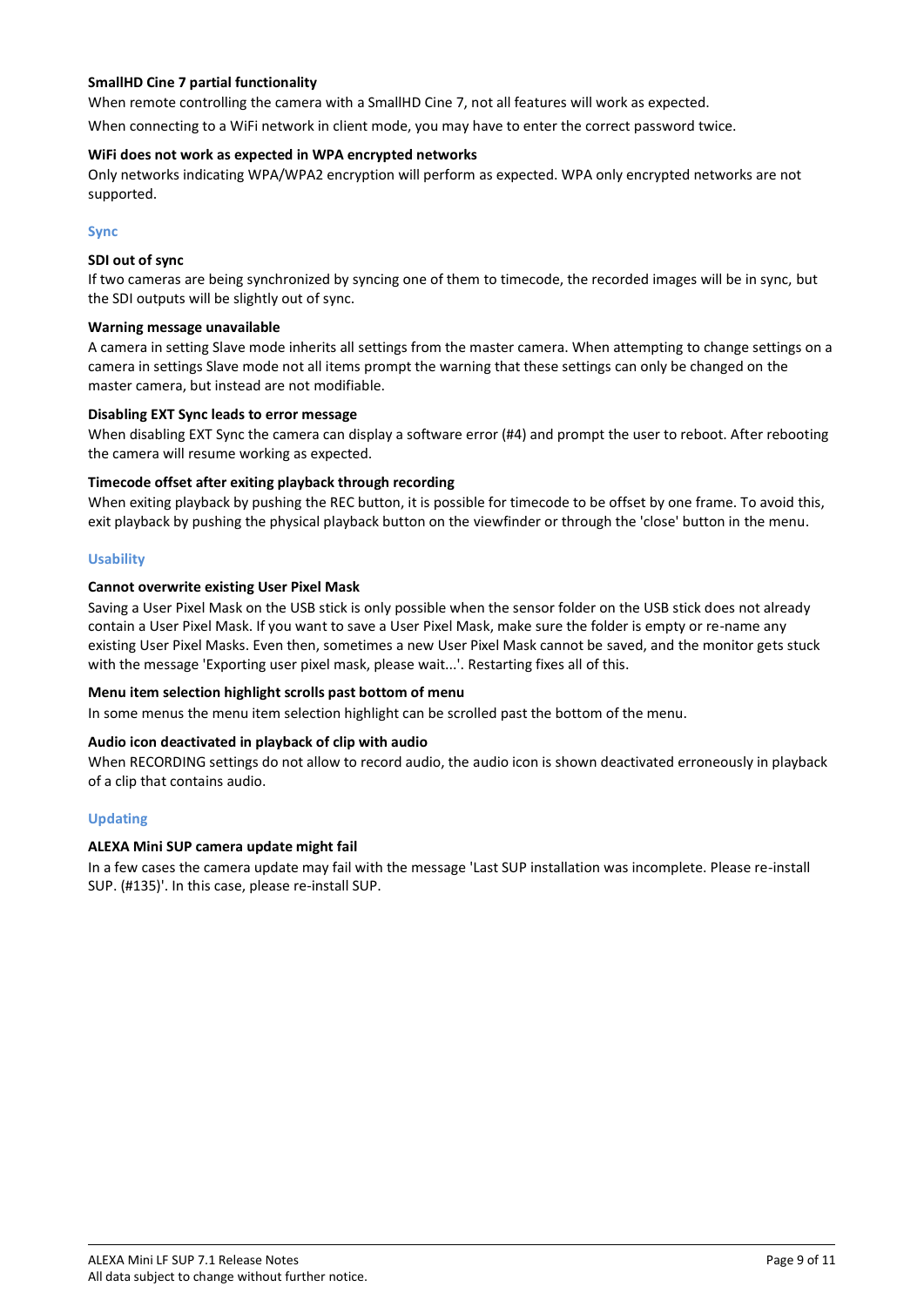### <span id="page-9-0"></span>**F. Update Procedure**

#### <span id="page-9-1"></span>**Where to download the new Software Update Package (SUP)**

You can find the Software Update Package in the [Software Update Pacakge download section.](https://www.arri.com/en/technical-service/firmware/software-and-firmware-updates-for-cameras) A SUP can be installed on the camera by using a USB stick as described in detail below.

#### <span id="page-9-2"></span>**Camera Update Procedure**

The ALEXA Mini LF software is updated from a USB memory stick. The SUP will update the ALEXA Mini LF camera along with the Viewfinder (MVF-2) and the lens mount – provided they are connected to the camera.

The update can be started through the menu of the MVF-2 viewfinder or through the Web Remote. The Web Remote requires a connection to the camera via WiFi or Ethernet (with ALEXA Ethernet/RJ-45 Cable KC-153-S, K2.72021.0). Open a web browser and enter the URL: http://mini-LF-xxxxx.local (replace xxxxx with your camera's 5-digit serial number). For further information on the Web Remote, please refer to the User Manual.

- After the download, please double click the downloaded file (\*.zip) to unpack it or unpack it manually. This will place two update files (\*.SUP and \*.lic) onto your computer.
- $\blacksquare$ If not done beforehand, prepare the USB memory stick for use with ALEXA Mini LF by connecting it to the camera. Then choose *Menu > Media > Prepare USB Medium...* in the camera's menu on the MVF-2 flip-out monitor and press CONFIRM. This will create the required folder structure on the USB stick.
- $\blacksquare$ Connect the USB stick to your computer and place the downloaded \*.SUP file in the folder ARRI/A-MINI-LF/SUP on the USB stick. Then place the downloaded \*.lic file in the folder ARRI/A-MINI-LF/LICENSES on the USB stick.
- $\blacksquare$ SUPs contain not only updates for the camera body but also for the MVF-2 viewfinder and the LPL lens mount. Therefore, the MVF-2 viewfinder and the LPL lens mount should be attached to the camera when performing an update.
- $\blacksquare$ Make sure the camera is connected to a power supply (best) or is powered with a full battery to avoid power loss during the update process.
- п Perform a factory reset on the camera with the menu item *Menu > Setup > Factory Reset...*
- $\blacksquare$ NOTICE: Remove the recording media from camera!
- Connect the USB stick to the camera and navigate to the menu item *Menu > System > Update > Update*  i. *Camera..*.
- Select the SUP file from the list and click the item.
- ń In the following message, press INSTALL to start the installation.
- Press CONFIRM to start the installation.
- The camera will present a screen presenting the update progress. Please do not shutdown the camera or ä, unplug power until the camera reboots.
- ń After the update process has finished, a success message is displayed. Please note, that the update can take up to 20 minutes.
- Please repeat the last six steps (marked in purple) and update the camera for a second time.
- i. It may happen that the Viewfinder goes black during the update and does not provide any further information. In this case do NOT cut off power but check SDI 1 for a red ERROR icon or connect via Web Remote. If you get a "fail", re-run the update.
- Make sure you set the correct time zone in *Menu > System > System Time & Date*.
- ä, If the MVF-2 viewfinder or LPL lens mount were not connected to the camera during the update process, the camera will still store the new software for those devices. The next time those devices are connected and have an older software than the one stored in the camera, the camera will offer to update those devices.